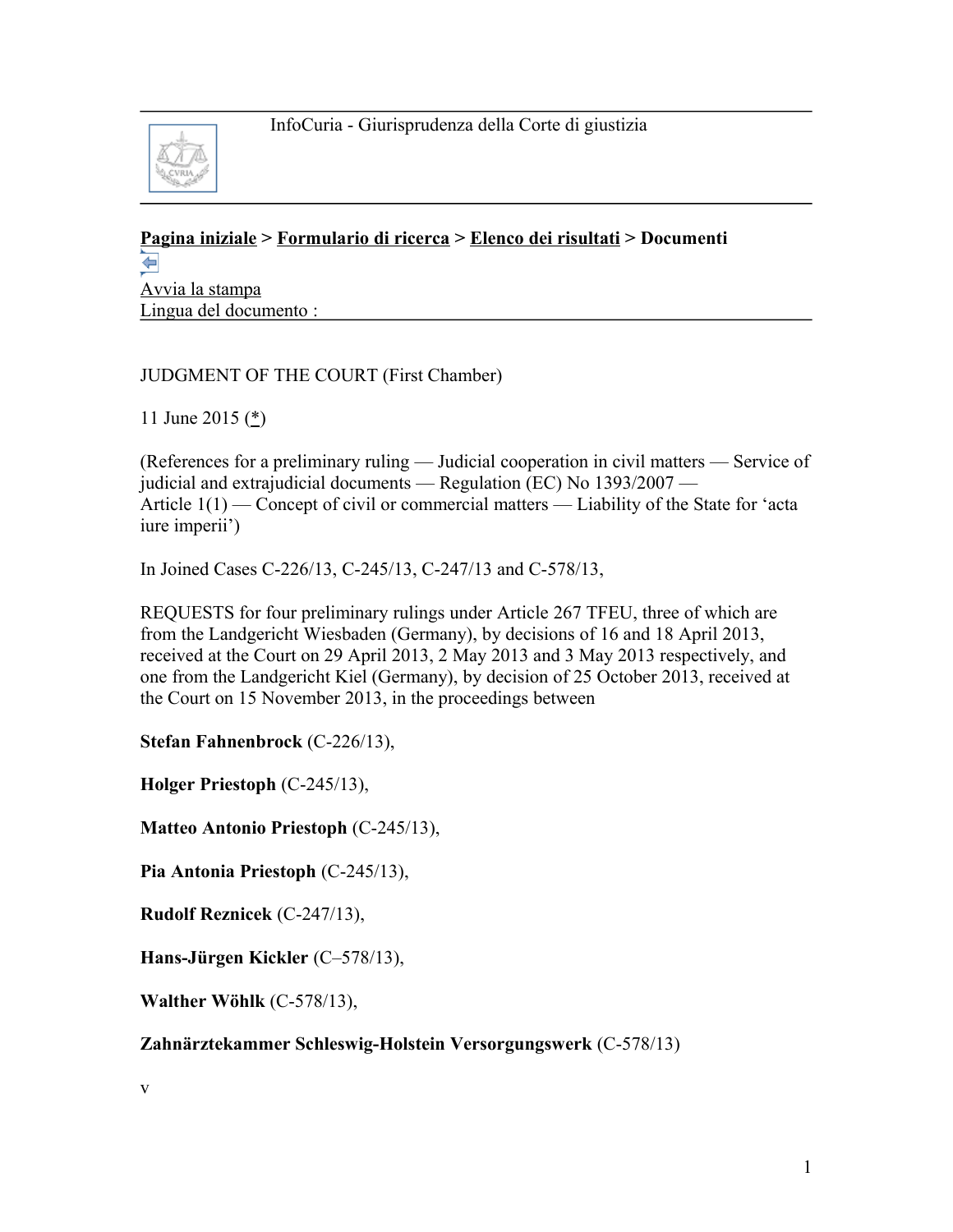### **Hellenische Republic,**

THE COURT (First Chamber),

composed of A. Tizzano (Rapporteur), President of the Chamber, S. Rodin, E. Levits, M. Berger and F. Biltgen, Judges,

Advocate General: Y. Bot,

Registrar: M. Aleksejev, Administrator,

having regard to the written procedure and further to the hearing on 15 October 2014,

after considering the observations submitted on behalf of:

– Mr Fahnenbrock, Messrs and Ms Priestoph and M. Reznicek, by F. Braun, Rechtsanwalt,

– Mr Kickler, Mr Wöhlk and the Zahnärztekammer Schleswig-Holstein Versorgungswerk, by O. Hoepner, Rechtsanwalt,

– the Greek Government, by D. Kalogiros, S. Charitaki, A. Karageorgou, S. Lekkou, M. Skorila and E. Panopoulou, acting as Agents,

– the European Commission, by B. Eggers and A.-M. Rouchaud-Joët, acting as Agents,

after hearing the Opinion of the Advocate General at the sitting on 9 December 2014,

gives the following

#### **Judgment**

1 These requests for a preliminary ruling concern the interpretation of Article 1(1) of Regulation (EC) No 1393/2007 of the European Parliament and of the Council of 13 November 2007 on the service in the Member States of judicial and extrajudicial documents in civil or commercial matters (service of documents), and repealing Council Regulation (EC) No 1348/2000 (OJ 2007 L 324, p. 79).

2 The requests have been made in four disputes between Mr Fahnenbrock (Case C-226/13), Messrs and Ms Priestholph (Case C-245/13), Mr Reznieck (Case C-247/13), and Mr Kickler, Mr Wöhlk and the Zahnärztekammer Schleswig-Holstein Versorgungswerk (Council of Dental Surgeons in Schleswig-Holstein) (Case C-578/13) and the Hellenische Republik (the Hellenic Republic) in proceedings seeking compensation for disturbance of ownership and property rights, contractual performance in respect of the original bonds which have reached maturity or damages.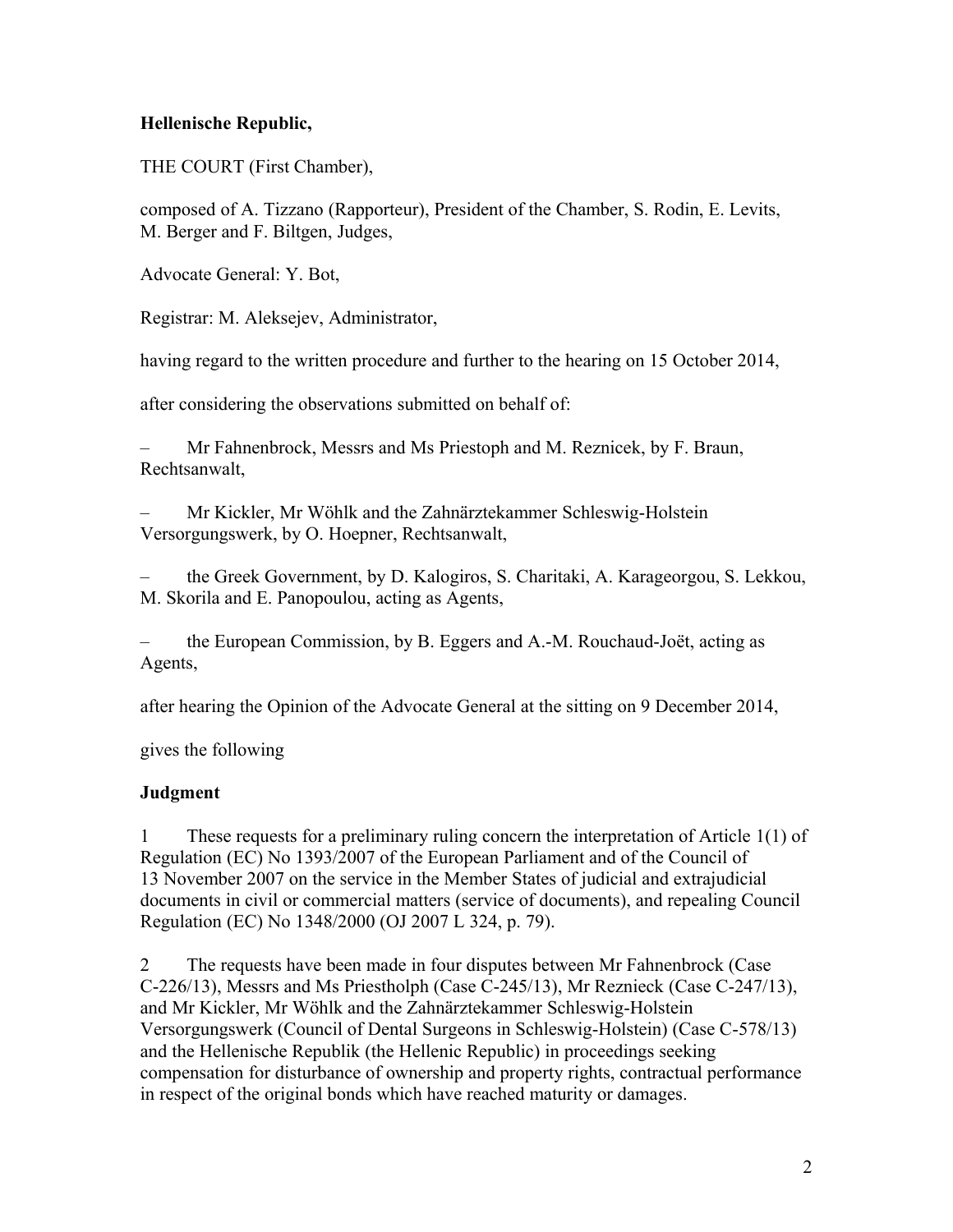# **Legal context**

### *EU law*

3 Recitals 2, 6, 7 and 10 in Regulation No 1393/2007 state:

'(2) The proper functioning of the internal market entails the need to improve and expedite the transmission of judicial and extrajudicial documents in civil or commercial matters for service between the Member States.

…

(6) Efficiency and speed in judicial procedures in civil matters require that judicial and extrajudicial documents be transmitted directly and by rapid means between local bodies designated by the Member States. …

(7) Speed in transmission warrants the use of all appropriate means, provided that certain conditions as to the legibility and reliability of the document received are observed. …

…

(10) To secure the effectiveness of this Regulation, the possibility of refusing service of documents should be confined to exceptional situations.'

4 Article 1(1) of that regulation defines its scope:

'This Regulation shall apply in civil and commercial matters where a judicial or extrajudicial document has to be transmitted from one Member State to another for service there. It shall not extend in particular to revenue, customs or administrative matters or to liability of the State for actions or omissions in the exercise of state authority (acta iure imperii).'

5 Article 3 of that regulation provides:

'Each Member State shall designate a central body responsible for:

(a) supplying information to the transmitting agencies;

(b) seeking solutions to any difficulties which may arise during transmission of documents for service;

(c) forwarding, in exceptional cases, at the request of a transmitting agency, a request for service to the competent receiving agency.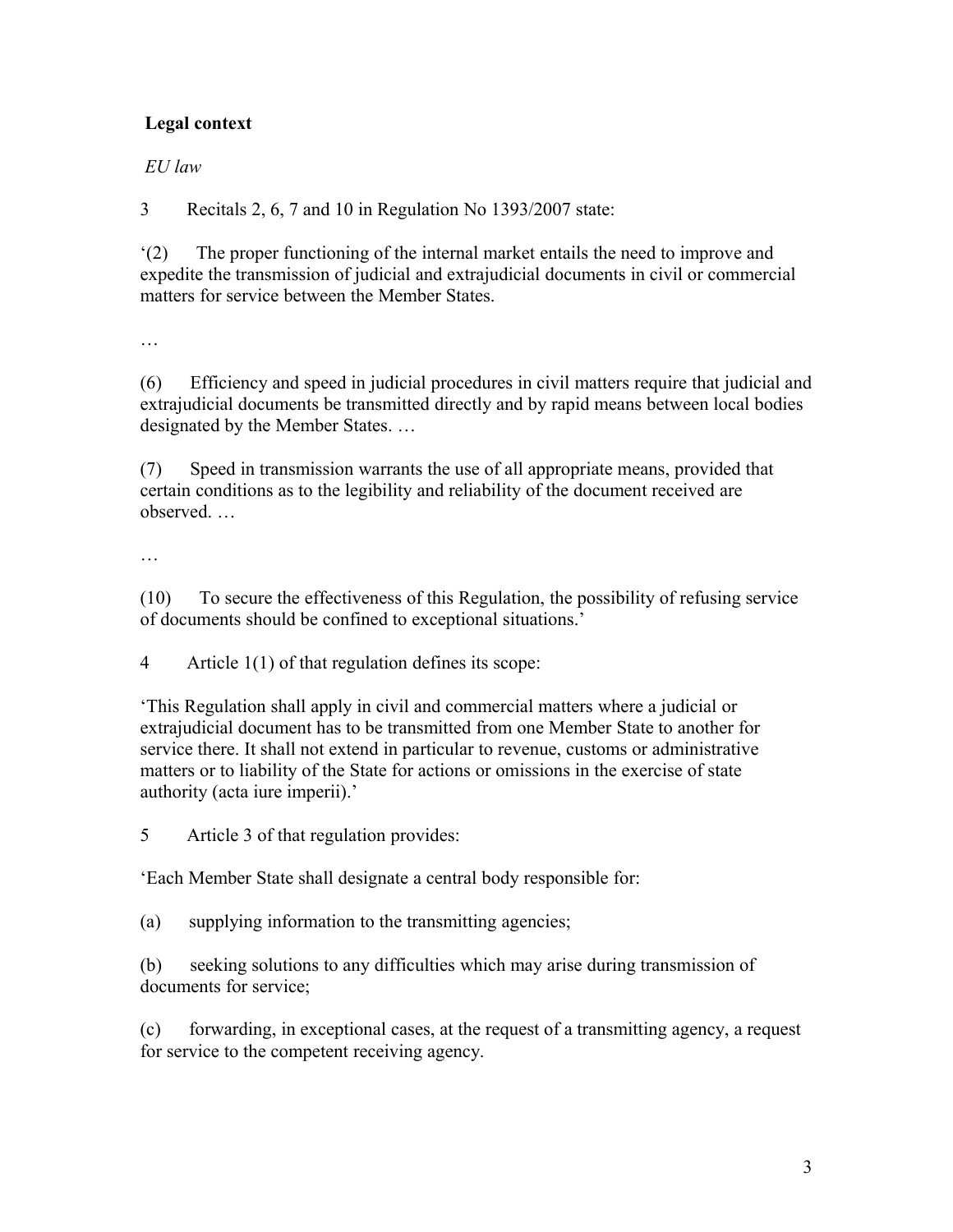A federal State, a State in which several legal systems apply or a State with autonomous territorial units shall be free to designate more than one central body.'

6 Article 4(1) of Regulation No 1393/2007 provides:

'Judicial documents shall be transmitted directly and as soon as possible between the agencies designated pursuant to Article 2.'

7 Article 6(3) of Regulation No 1393/2007 states:

'If the request for service is manifestly outside the scope of this Regulation or if noncompliance with the formal conditions required makes service impossible, the request and the documents transmitted shall be returned, on receipt, to the transmitting agency, together with the notice of return using the standard form set out in Annex I.'

### *Greek law*

8 Law No 4050/2012 of 23 February 2012, entitled 'Rules relating to the adjustment of securities, their issue or guarantee by the Greek State with the agreement of the bond holders' (FEK A 36/23.2.2012), lays down the detailed rules for restructuring the Greek State's bonds. According to the orders for reference, that law provides essentially for the submission of a restructuring offer to some of the Greek State's bondholders and the introduction of a restructuring clause, also known as a 'CAC' (collective action clause), which allows for the adjustment of the initial conditions of issue of the securities by means of decisions adopted by the qualified majority of those holding the outstanding capital, which is also binding on the minority.

9 Under Article 1(4) of that law, the adjustment of the securities referred to requires the constitution of a quorum representing 50% of the total of the outstanding bonds concerned, and a qualified majority corresponding to two thirds of the participating capital.

10 Article 1(9) of that law provides for a restructuring clause, according to which the decision adopted by the bondholders to accept or refuse the restructuring offer made by the Greek State is to apply *erga omnes*, is binding on all the bondholders concerned, and overrides any general or specific law, any administrative decisions, and any contracts which conflict with it.

#### **The actions in the main proceedings and the questions referred for a preliminary ruling**

11 The applicants in the main proceedings, all domiciled in Germany, purchased bonds from the Hellenische Republik, which were deposited in their securities accounts managed by banks.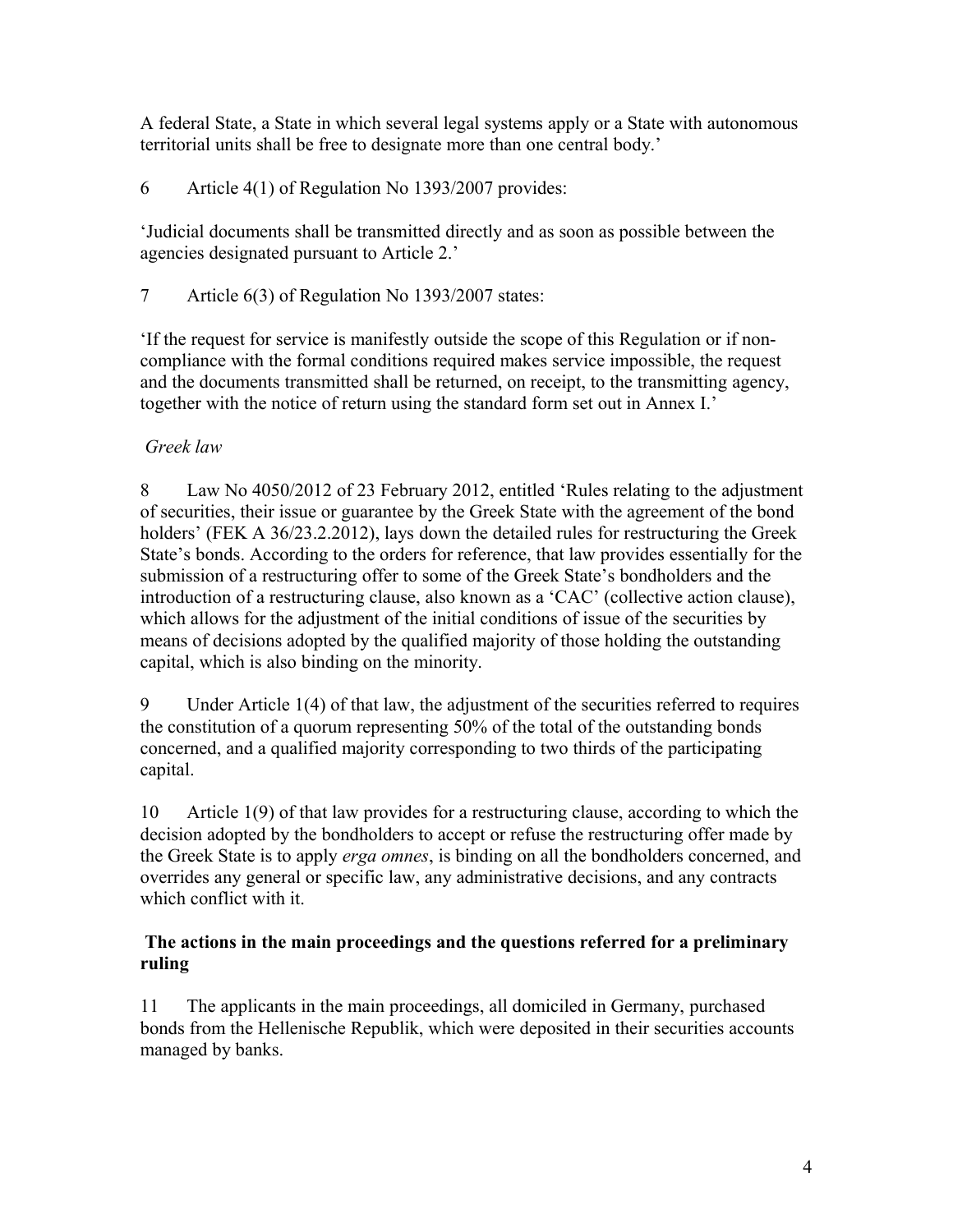12 Following the adoption of Law No 4050/2012, in February 2012, the Hellenische Republik made an offer to the applicants in the main proceedings providing, in particular, for an exchange of the Greek State's bonds for new bonds with a considerably reduced nominal value. Express acceptance by the private creditors was required in order to make that exchange effective.

13 Although none of the applicants in the main proceedings accepted the offer, in March 2012, the Hellenische Republik none the less carried out the proposed exchange and, in spite of complaints by those applicants, has not returned to them possession of the securities deposited on the securities accounts. In the meantime, the bonds at issue in Case C-578/13 reached maturity.

14 In those circumstances, the applicants in the main proceedings brought before the referring courts actions against the Hellenische Republik claiming compensation for disturbance of ownership and property rights, contractual performance of the original bonds which have reached maturity or damages.

15 In the course of the procedure to serve the documents instituting proceedings on the Hellenische Republik, as defendant, the question has arisen as to whether, for the purpose of Article 1(1) of Regulation No 1393/2009, those actions concern civil or commercial matters or actions or omissions in the exercise of State authority.

16 In particular, in the disputes at issue in Cases C-226/13 and C-247/13, the Landgericht Wiesbaden requested the Bundesamt für Justiz (Federal Justice Office) to serve the actions in question on the defendant in accordance with the procedure laid down by Regulation No 1393/2007. In connection with that request, the Bundesamt für Justiz expressed doubts as to whether it was possible to classify those actions as concerning civil or commercial matters within the meaning of that regulation. Consequently, it refused to serve those actions and requested the Landgericht Wiesbaden to determine beforehand whether or not those disputes concern such matters.

17 In the dispute at issue in Case C-245/13, the Landgericht Wiesbaden also expressed doubts as to the assessment of the Bundesamt für Justiz in similar cases.

18 As regards the dispute in Case C-578/13, the Landgericht Kiel, considering that Regulation No 1393/2007 was not applicable in that case, ordered the Bundesministerium der Justiz (Federal Ministry of Justice) to serve the documents instituting proceedings through diplomatic channels. The Ministry none the less returned the order for service without transmitting it, referring to the requests for a preliminary ruling in Cases C-226/13, C-245/13 and C-247/13.

19 Therefore, both referring courts ask whether the disputes at issue in the main proceedings are civil or commercial matters within the meaning of Article 1(1) of Regulation No 1393/2007. They take the view that the answer to that question depends on the classification of the disputes before them. In the present case, first, the applicants in the main proceedings have brought actions, based on civil law, seeking essentially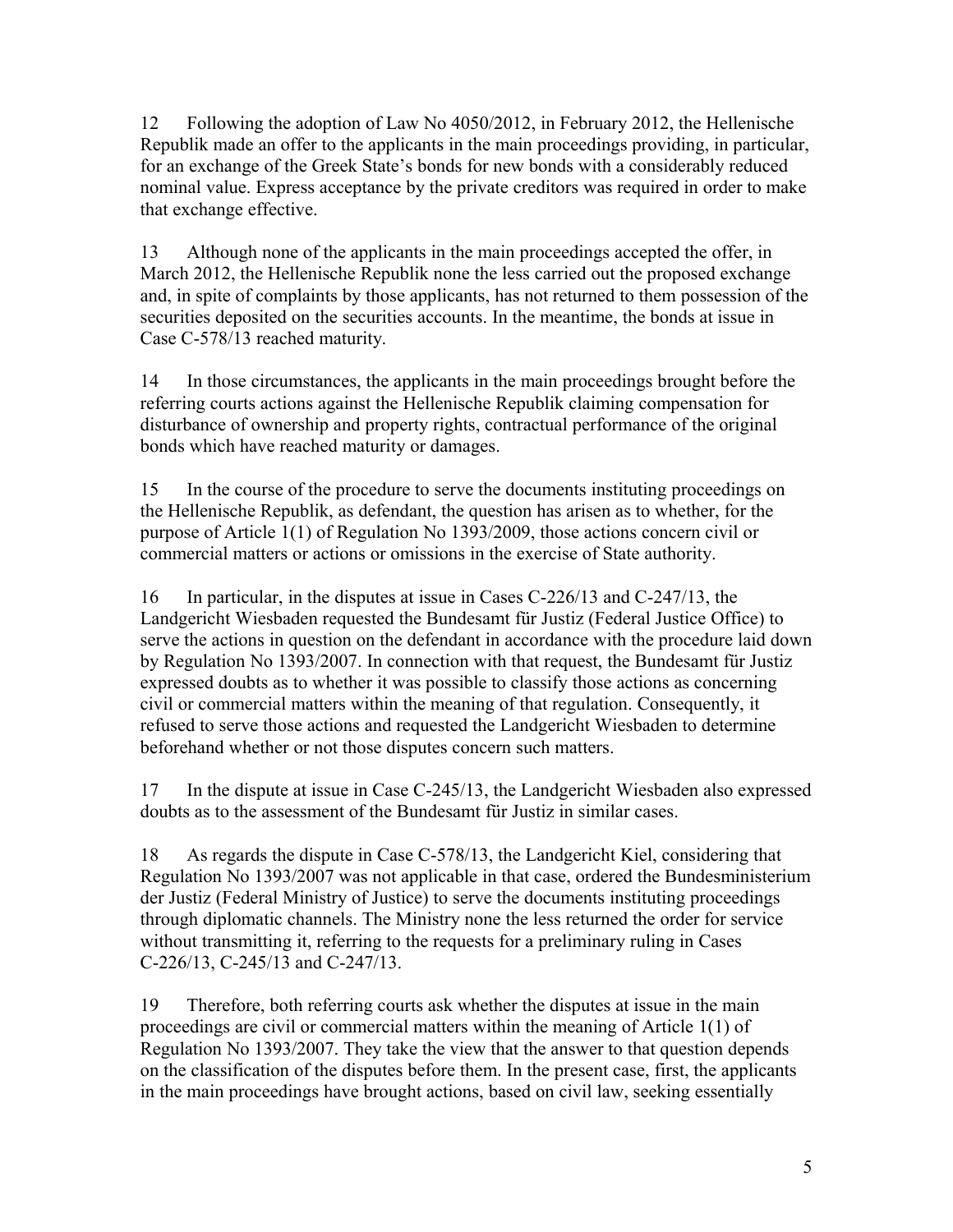compensation for disturbance of ownership and property rights, contractual performance in respect of original bonds which have reached maturity or damages. Second, the contractual conditions for the issue of bonds by the Greek State have been adjusted by the adoption of Law No 4050/2012, which might suggest that that State acted in the exercise of State authority.

20 In those circumstances, the Landgericht Wiesbaden, in Cases C-226/13, C-245/13 and C-247/13, decided to stay the proceedings and to refer the following question, drafted in identical terms in each case, to the Court for a preliminary ruling:

'Is Article 1 of [Regulation No 1393/2007] to be interpreted as meaning that an action in which purchasers of bonds issued by the defendant that were in the safe-keeping of [their bank], in the securities account of the applicants, and in respect of which the applicants had not accepted the defendant's exchange offer made at the end of February 2012, demand compensation for damages in the amount of the difference in value relative to an exchange of the bonds that was nonetheless effected in March 2012 and which was economically disadvantageous for the applicants — is to be regarded as a 'civil or commercial matter' within the meaning of that regulation?'

21 In Case C-578/13, the Landgericht Kiel also decided to stay its proceedings and to refer to the Court the following questions for a preliminary ruling:

'(1) Is Article 1 of [Regulation No 1393/2007] to be interpreted as meaning that an action by which purchasers of government bonds issued by the defendant make claims against the defendant in the form of claims for performance and damages is to be regarded as a 'civil or commercial matter', within the meaning of the first sentence of Article 1(1) thereof, in the case where the purchaser did not accept the exchange offer made by the defendant at the end of February 2012, which was made possible by [Law No 4050/2012]?

(2) Does an action which is essentially based on the ineffectiveness or invalidity of [Law 4050/2012] concern the liability of a State for actions or omissions in the exercise of State authority, within the meaning of the second sentence of Article 1(1) of [Regulation 1393/2007]?'

22 By order of the President of the Court of 5 June 2013, Cases C-226/13, C-245/13 and C-247/13 were joined for the purposes of the written and oral procedure and the judgment. By order of 10 December 2013, Case C-578/13 was joined to those cases for the purposes of the oral procedure and the judgment.

# **Consideration of the questions referred for a preliminary ruling**

# *Admissibility*

23 According to the European Commission, the requests for a preliminary ruling in Cases C-226/13, C-245/13 and C-247/13 are inadmissible. Since those cases do not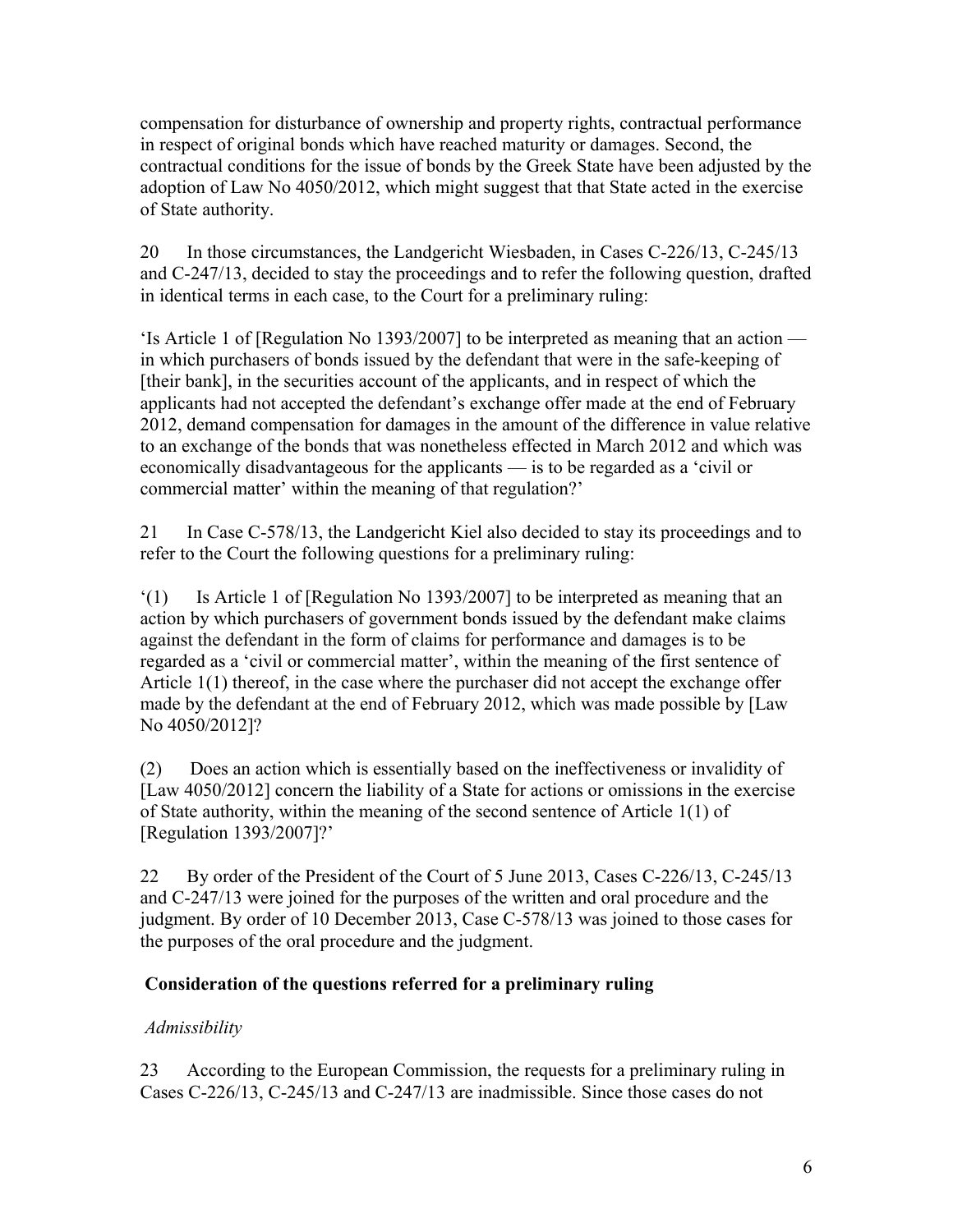describe the alleged exercise of State authority and contain inaccuracies with regard to the exchange offer concerned, they do not set out the legal and factual background to the dispute in the main proceedings in an adequate and proper manner.

24 Furthermore, in the present case, even if the referring court may be regarded as hearing a case for the purposes of Article 267 TFEU, that court has made a request to the Court of Justice only because the Bundesamt für Justiz, as the 'central authority' within the meaning of Article 3 of Regulation No 1393/2007, refused to transmit the claims of the applicants in the main proceedings to the Greek authorities and requested that court to give a definitive ruling beforehand on the nature of the actions concerned. Given that such a central body is not authorised to oppose a request to transmit documents from the competent national court, the question raised is irrelevant to settlement of the disputes at issue in those cases.

25 In that regard, it should be noted that, according to settled case-law, questions on the interpretation of EU law referred by a national court in the factual and legislative context which that court is responsible for defining, and the accuracy of which is not a matter for the Court to determine, enjoy a presumption of relevance. The Court may refuse to rule on a question referred for a preliminary ruling by a national court only where it is quite obvious that the interpretation of EU law that is sought bears no relation to the actual facts of the main action or its purpose, where the problem is hypothetical, or where the Court does not have before it the factual or legal material necessary to give a useful answer to the questions submitted to it (see judgment in *Rohm Semiconductor*, Case C-666/13, EU:C:2014:2388, paragraph 38).

26 In the present case, it suffices to state, first of all, that it is apparent from the orders for reference that the exercise of State authority alleged in the cases in the main proceedings is constituted by a unilateral and retroactive adjustment to the conditions applicable to bonds issued by the Hellenische Republik which was made possible by Law No 4050/2012.

27 Next, as regards the inaccuracies alleged in the description of the content of the exchange offer made by the Hellenische Republik, it is sufficient to note that it is not for the Court of Justice but for the national court to ascertain the facts which have given rise to the dispute and to establish the consequences which they have for the judgment which it is required to deliver (judgment in *Traum*, C-492/13, EU:C:2014:2267, paragraph 19 and the case-law cited).

28 Moreover, it is not obvious that the doubts raised by the referring court in Cases C-226/13, C-245/13 and C-247/13, as to whether or not the disputes pending before it fall within the scope of civil or commercial matters, are irrelevant for the settlement of those disputes. The applicability of Regulation No 1393/2007 and the pursuit of the proceedings before that court, with regard to the service of documents which is its responsibility to ensure, depend specifically on the removal of those doubts.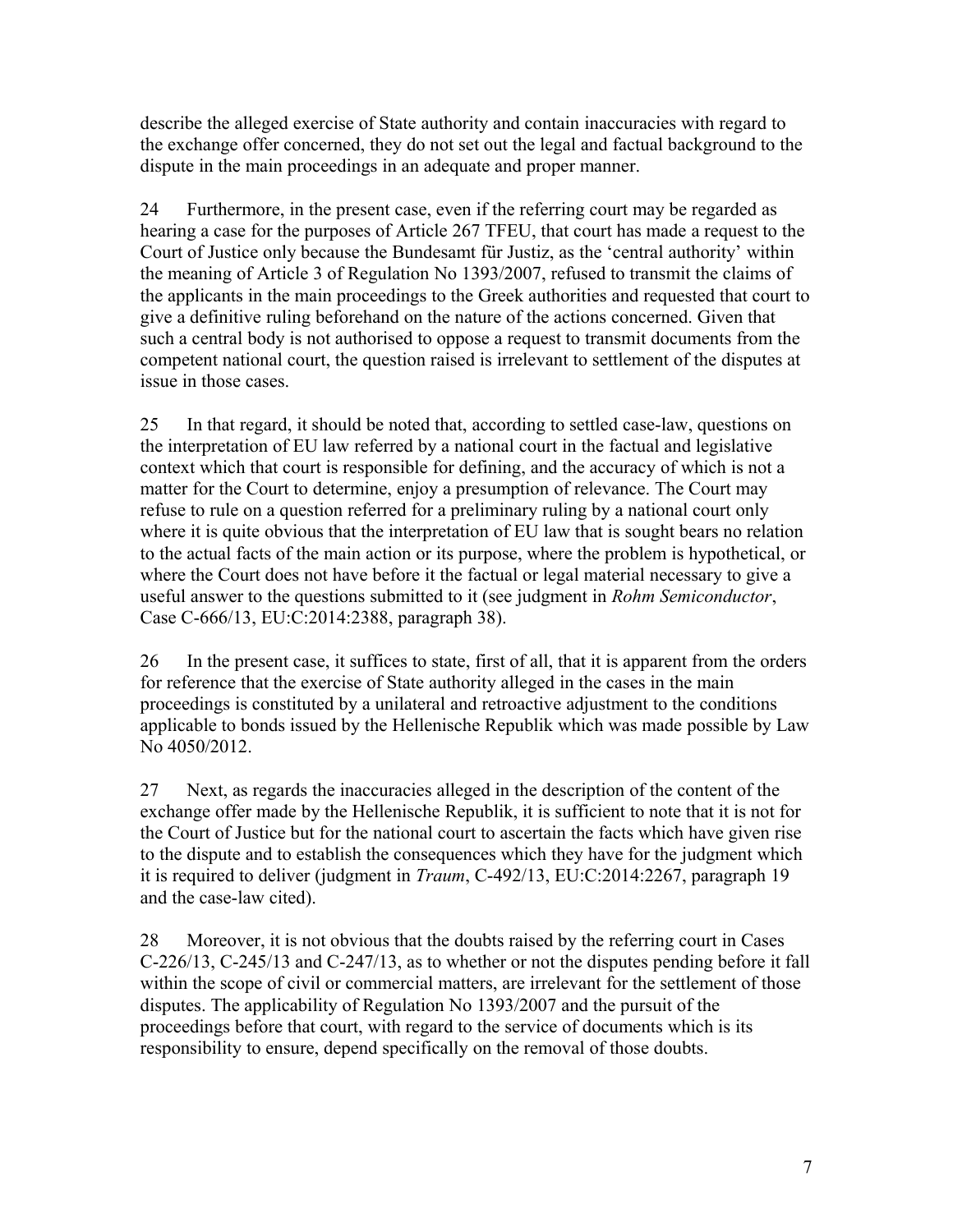29 The fact that such doubts have been expressed by the referring court on account of actions of the Bundesamt für Justiz which are regarded by the Commission as incompatible with that regulation, is not, in itself, such as to call into question the presumption that the questions raised by that court are relevant.

30 Finally, in so far as the Commission appears to allege that there is no dispute pending before the national court ruling in the performance of its judicial functions, it should be noted that the concept 'give judgment', within the meaning of the second paragraph of Article 267 TFEU, must be interpreted broadly in order to prevent many procedural questions from being regarded as inadmissible and from being unable to be the subject of interpretation by the Court. That concept must therefore be understood as encompassing the whole of the procedure leading to the judgment of the referring court so that the Court of Justice is able to interpret all procedural provisions of EU law that the referring court is required to apply in order to give judgment (see, by analogy, judgment in *Weryński*, C-283/09, EU:C:2011:85, paragraphs 41 and 42).

31 In the present case, the requests in question in the main proceedings concern the detailed rules for service on the defendant of acts instituting proceedings. The fact that those requests have been made even before the commencement of the adversarial proceedings is inherent in the questions which those requests seek to have answered.

32 It follows from the foregoing considerations that the questions referred for a preliminary ruling are admissible.

# *Substance*

33 By their questions, which it is appropriate to examine together, the referring courts ask essentially whether Article 1(1) of Regulation No 1393/2007 must be interpreted as meaning that the concept of 'civil or commercial matters within the meaning of that provision, covers judicial proceedings for compensation for disturbance of ownership and property rights, contractual performance and damages, such as those at issue in the main proceedings, brought by private persons who are holders of State bonds against the issuing State.

34 In order to answer those questions, the Court notes, first of all, that, as regards the Convention of 27 September 1968 on Jurisdiction and the Enforcement of Judgments in Civil and Commercial Matters (OJ 1978 L 304, p. 36), as amended by the successive conventions on the accession of new Member States thereto ('the Brussels Convention'), the Court, after finding that Article 1 of the Brussels Convention limited the scope of that convention to 'civil and commercial matters', without, however, defining its content and scope, held that it must be regarded as an independent concept to be interpreted by referring, first, to the objectives and scheme of the Brussels Convention and, second, to the general principles which stem from the corpus of the national legal systems (judgment in *Lechouritou and Others*, C-292/05, EU:C:2007:102, paragraphs 28 and 29 and the case-law cited).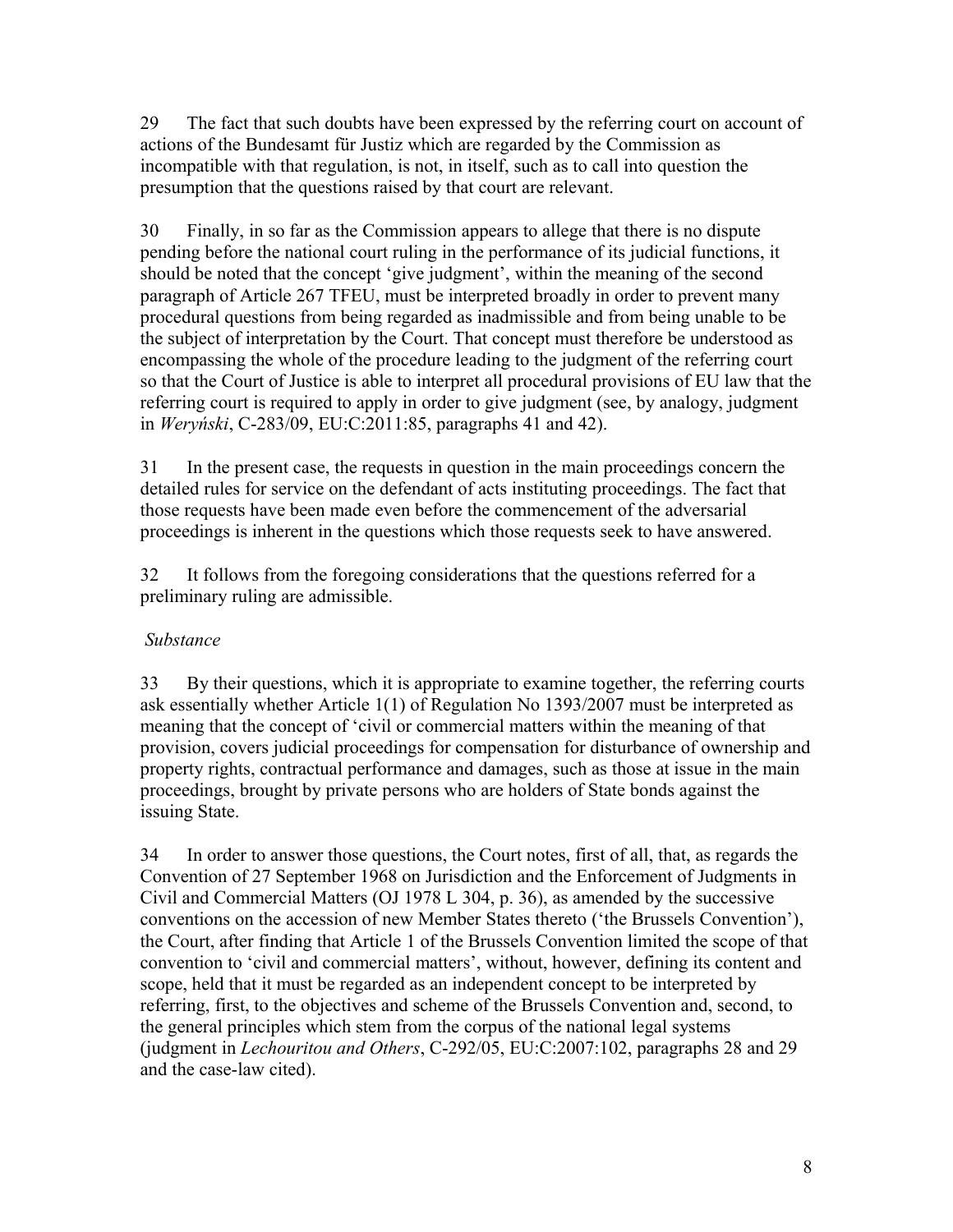35 Next, the Court also held that Article 1 of Council Regulation (EC) No 44/2001 of 22 December 2000 on jurisdiction and the recognition and enforcement of judgments in civil and commercial matters (OJ 2001 L 12, p. 1), which limits the scope of that regulation to 'civil and commercial matters', without, however, defining its content and scope, must be regarded as an independent concept to be interpreted by referring, first, to the objectives and scheme of that regulation and, second, to the general principles which stem from the corpus of the national legal systems (judgment in *flyLAL-Lithuanian Airlines*, C-302/13, EU:C:2014:2319, paragraph 24).

36 Finally, once again, based on the fact that Article 1(1) of Council Regulation (EC) No 2201/2003 of 27 November 2003 concerning jurisdiction and the recognition and enforcement of judgments in matrimonial matters and the matters of parental responsibility, repealing Regulation (EC) No 1347/2000 (OJ 2000 L 338, p. 1), as amended by Council Regulation (EC) No 2116/2004 of 2 December 2004 (OJ 2004 L 367, p. 1), sets out the principle that the scope of that regulation is confined to 'civil matters' without, however, defining its content and scope, the Court held that it must be interpreted autonomously (see judgment in *C*, C-435/06, EU:C:2007:714, paragraphs 38 and 46).

37 As regards Regulation No 1393/2007, at issue in the main proceedings, it must be held that Article 1(1) thereof also provides that that regulation is applicable to civil and commercial matters, adding that it does not extend to liability of the State for actions or omissions in the exercise of state authority ('acta iure imperii').

38 Moreover, that regulation does not define the content and scope or the concept of 'civil and commercial matters' or that of 'acta iure imperii'.

39 In those circumstances, it must be held that the concept of 'civil and commercial matters' within the meaning of Article 1(1) of Regulation No 1393/2007 must also be regarded as an independent concept and that it must be interpreted by referring, in particular, to the objectives and scheme of that regulation.

40 As far as concerns the objectives pursued by Regulation No 1393/2007, it follows from recital 2 thereto that that regulation aims to improve and expedite the transmission of judicial and extrajudicial documents in civil or commercial matters for service between the Member States in order to ensure the proper functioning of the internal market. That objective is also set out in recitals 6 and 7 thereto, which refer to efficiency and speed in judicial procedures and speed in transmission of those documents. Furthermore, Article 4(1) of that regulation provides that judicial documents are to be transmitted as soon as possible.

41 In that context, recital 10 in Regulation No 1393/2007 states that 'the possibility of refusing service of documents should be confined to exceptional situations.' Thus, in accordance with Article 6(3) thereof, the request for service and the documents transmitted are to be returned to the transmitting agency if that request for service is 'manifestly outside the scope' of the regulation.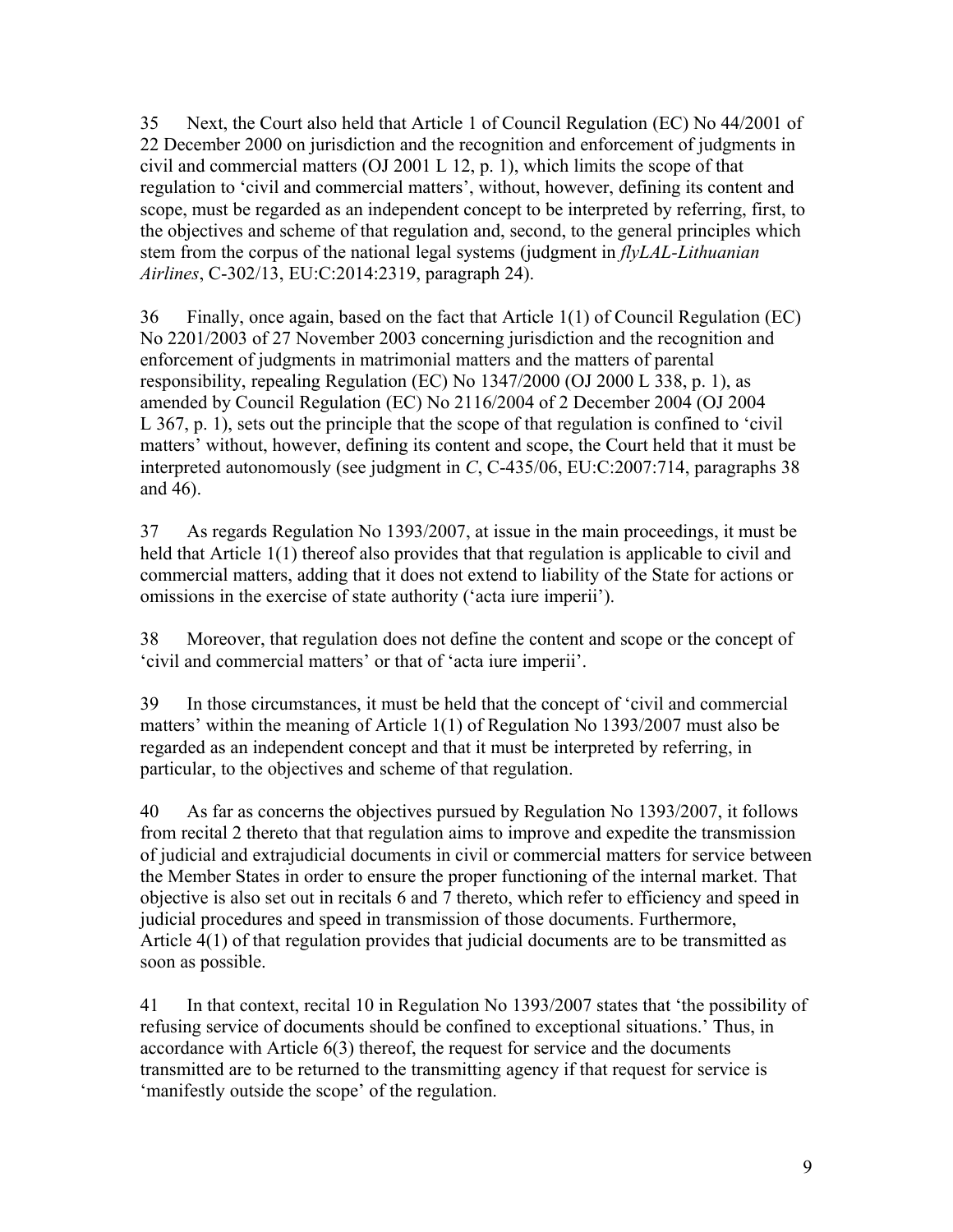42 As the Commission rightly observed, distinguishing disputes which are 'civil or commercial matters' from those which are not in that they concern, for example, State liability for acts or omissions in the exercise of State authority, may prove to be a complex operation.

43 In such cases, the answer to that question, for the purpose of applying other regulations or conventions, such as those mentioned in paragraphs 34 to 36 of the present judgment, is normally decided only after having given all the parties to the proceedings the opportunity to express their views on the matter, so that the court dealing with the dispute has all the information necessary to give its decision.

44 However, that is not the case as regards the question whether a document instituting proceedings concerns civil and commercial matters within the meaning of Regulation No 1393/2007.

45 That issue must be resolved even before the parties to the proceedings other than the applicant have been served with that document, since the methods of service of that document depend specifically on the answer to that question.

46 In those circumstances, taking account of the objective of speedy service of judicial documents pursued by Regulation No 1393/2007, the court concerned must limit itself to a preliminary review of the available evidence, which is inevitably incomplete, in order to decide whether the action brought before it is a civil or commercial matter or a matter not covered by that regulation in accordance with Article 1(1) thereof, the result of that review being, of course, without prejudice to subsequent decisions that the court hearing the case will be required to make as regards, in particular, its own jurisdiction and the substance of the case concerned.

47 Such an interpretation of that provision not only ensures the effectiveness of Regulation No 1393/2007, but is also confirmed by its general scheme.

48 Apart from the case where it is impossible to effect service of a judicial document by reason of a failure to comply with the formal requirements imposed by Regulation No 1393/2007, it is only when the request for service of that document manifestly falls outside the scope of that regulation that the receiving agency is obliged, in accordance with Article 6(3) thereof, to return that request to the transmitting agency.

49 Therefore, in order to determine whether Regulation No 1393/2007 is applicable, it suffices that the court hearing the case concludes that it is not manifest that the action brought before it falls outside the scope definition of civil and commercial matters.

50 As regards whether Regulation No 1393/2007 applies to actions such as those at issue in the main proceedings, it must be observed that it follows from the wording of Article 1(1) thereof that, although certain disputes between a public authority and a person governed by private law may fall within the scope of the regulation, that is not the case where that public authority acts in the exercise of State authority.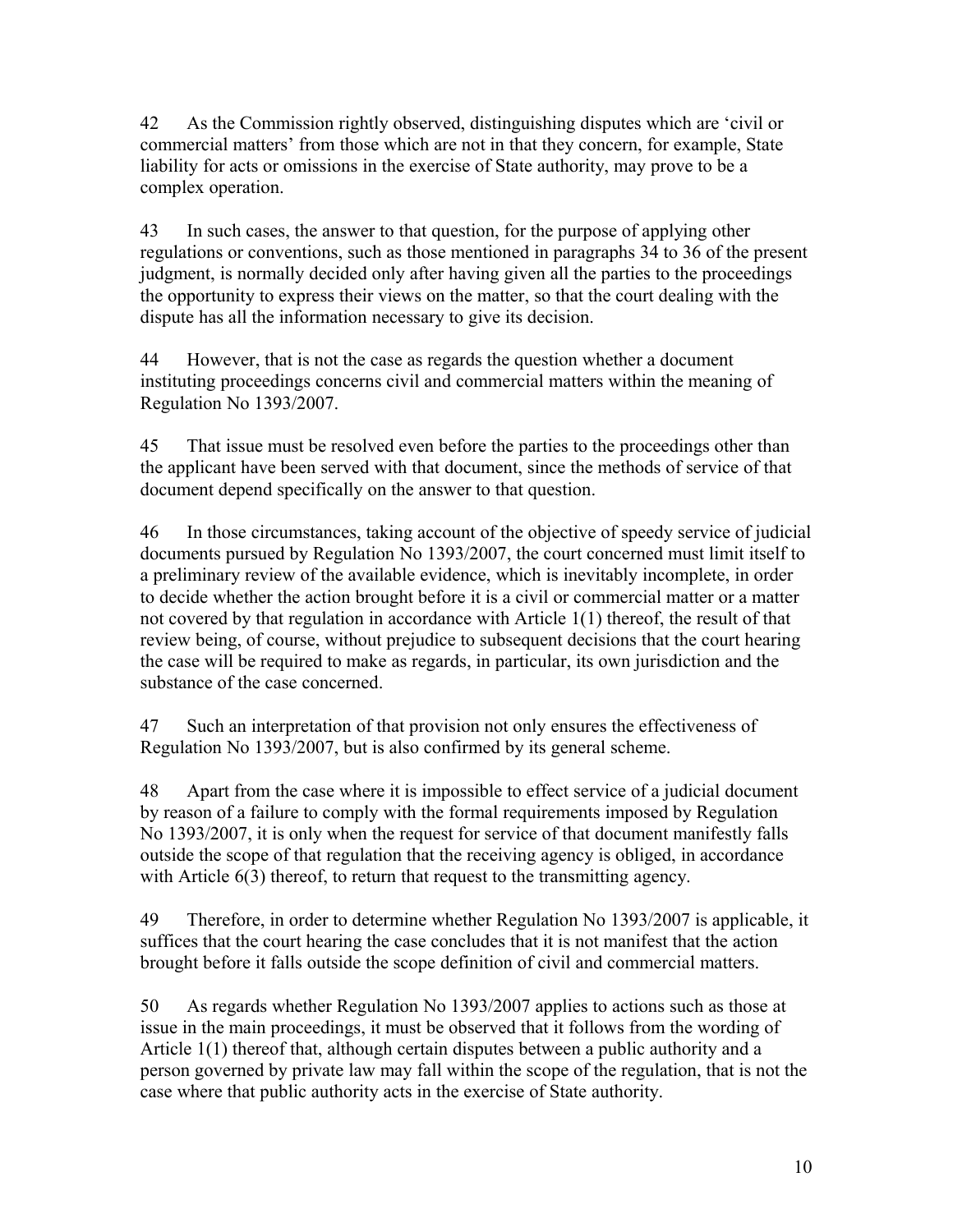51 In order to answer that question, it must therefore be determined whether the legal relationship between the applicants in the main proceedings and the Hellenische Republik is manifestly characterised by an exercise of public powers on the part of the debtor State, in that it entails the exercise of powers falling outside the scope of the ordinary legal rules applicable to relationships between private individuals (judgments in *Préservatrice foncière TIARD SA*, C-266/01, EU:C:2003:282, paragraph 30, and *Lechouritou and Others*, C-292/05, EU:C:2007:102, paragraph 34).

52 In that connection, the Court has held that a national or international body governed by public law which pursues the recovery of charges payable by a person governed by private law for the use of its equipment and services acts in the exercise of its public powers, in particular where that use is obligatory and exclusive and the rate of charges, the methods of calculation and the procedures for collection are fixed unilaterally in relation to the users (judgments in *LTU*, 29/76, EU:C:1976:137, paragraph 4, and *Lechouritou and Others*, C-292/05, EU:C:2007:102, paragraph 32).

53 However, the issue of bonds does not necessarily presuppose the exercise of powers falling outside the scope of the ordinary legal rules applicable to relationships between individuals. It is conceivable that a legal person governed by private law may have recourse to the market to finance its activities, in particular by issuing bonds.

54 Moreover, as regards the cases in the main proceedings, it is not obvious from the documents that the financial conditions of the securities concerned were fixed unilaterally by the Greek State and not on the basis of market conditions which govern the exchange and profitability of those financial instruments.

55 It is true that Law No 4050/2012 falls within the framework of the management of public finances and, more specifically, the restructuring of the public debt, in order to deal with a severe financial crisis, and it is for those purposes that it introduced the possibility of exchanging the securities in the contracts concerned.

56 However, it must be observed in that regard, first, that the fact that that possibility was introduced by a law is not, in itself, decisive in order to conclude that the State acted in the exercise of State authority.

57 Second, it is not obvious that the adoption of Law No 4050/2012 led directly and immediately to changes to the financial conditions of the securities in question and therefore caused the damage alleged by the applicants. Those changes were to give effect to a decision of a majority of the bondholders on the basis of the exchange clause incorporated by that law into the contract of issue, which, furthermore, confirms the intention of the Greek State to keep the management of the bonds within a regulatory framework of a civil nature.

58 Having regard to those considerations, it cannot be concluded that the cases in the main proceedings are manifestly not 'civil or commercial matters', within the meaning of Regulation No 1393/2007; that regulation is therefore applicable to those cases.